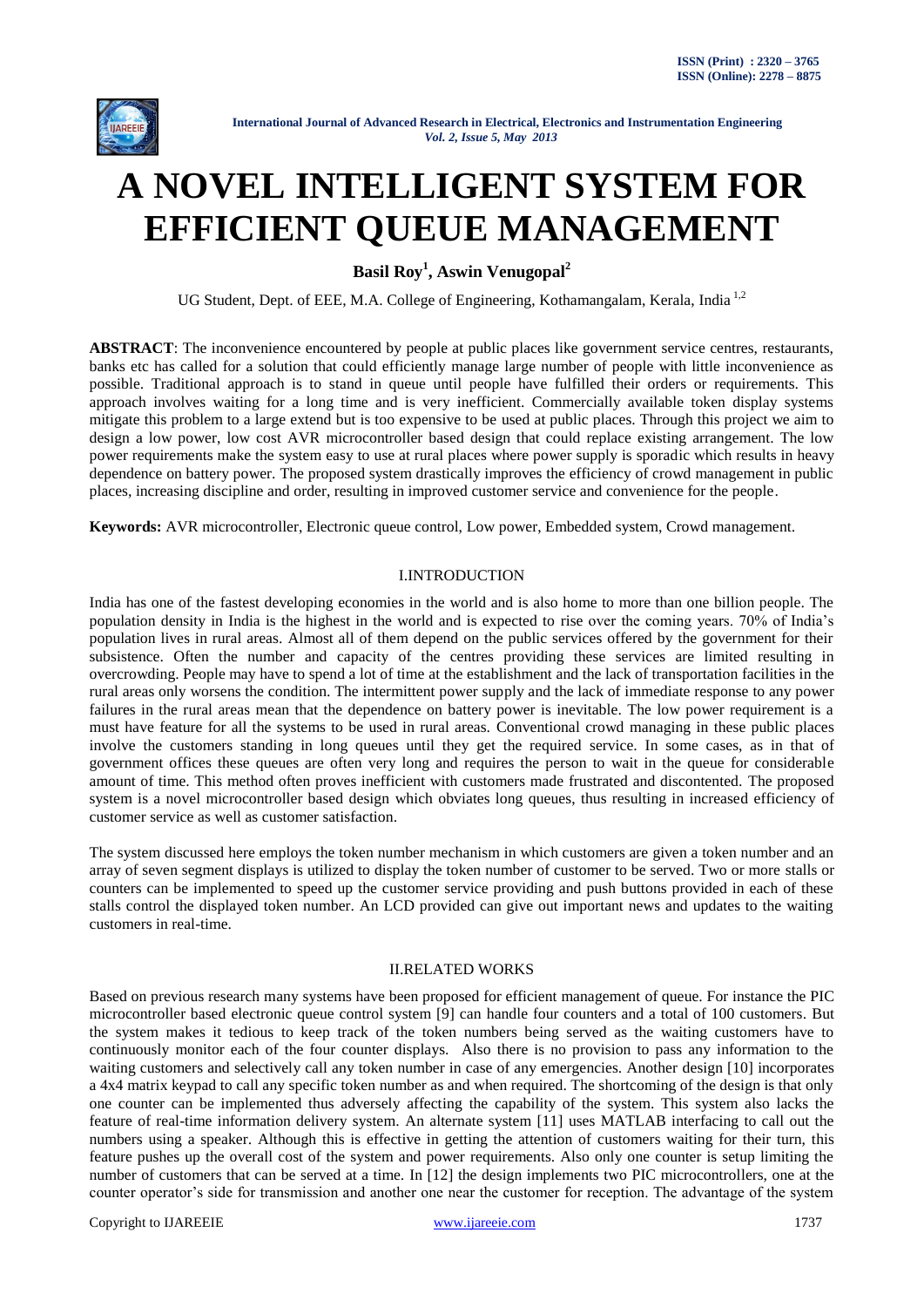

is that two sets of seven segment display are available on both the customer as well as the operator side. Although the operator can keep a close watch on the displayed token number, the whole design renders the system uneconomical without substantial improvement in efficacy.

#### III.GENERAL OVERVIEW OF THE SYSTEM

The scenario of the working of the system is illustrated as follows: Upon entering the premises of the public service centre, each customer receives a token number. The token number is generally given in the form of a piece of paper or a traditional plastic chip in which the number is engraved. Once the token number is obtained the customer can sit and wait in the lounge or waiting area provided. The customer service can be carried out simultaneously through two or more counters. The service personnel are seated in these counters and can operate a push button provided in each of the counters to call a customer to be served. With each press of the button a token number is displayed on the multi-digit display provided above each of the counters. The customers waiting in the lounge can approach the counter where their token number is displayed. After each service the next customer is called by pressing the button. A sound is also produced for a short duration to intimate about the change in token number. An additional feature of the system is an information display which provides any updates in relation with the token numbers to the waiting customers. It can display the token numbers and display well in advance any breaks or intervals say a break after each session of 100 customers. It can also double up as a source of latest news. This is particularly important at rural places where communication facilities are not so flourished.



Fig. 1 Overview of the system

## IV.METHODOLOGY

The designing of the system involved accumulating different ideas and determining the methods for implementation of various system features. The following figure 2 aids in explaining the methodology adopted in executing the research which included system design, hardware design, software design and circuit design.

The figure below depicts the procedure involved in the research. The procedures commenced with the literary review which involved studies and collecting information on the queue management systems particularly from previous research. The researchers then analysed the existing development state of the queue management system as well as the commercially available systems. Comparisons were made among different proposals to identify flaws of the systems. Problems and short comings were identified and remedies were proposed in the hardware and software design stage. In the integration stage, the hardware design and software design were brought together in a single design. Whenever failure occurred, testing and validating were done to rectify the error. Once the system was perfectly working, researchers proceeded to system discussion whereby experimentation and analysis of the system were carried out. The analysis aided the researchers in illustrating the results as well as reaching a conclusion.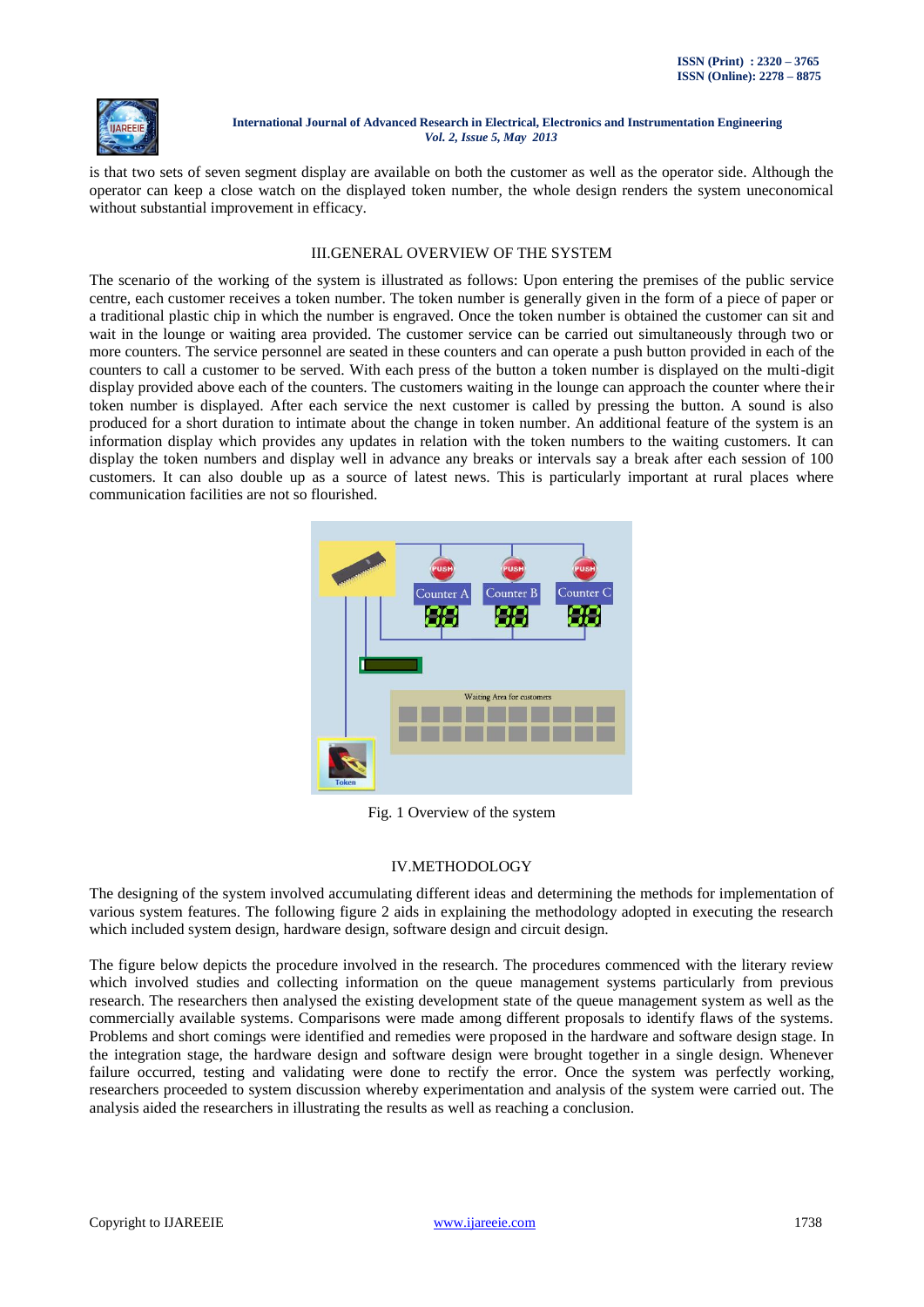



Fig. 2 Methodology of the research

## *A. Hardware Design.*

The hardware design of the system consists of mainly three sections, Control section, Button press acquisition section and Display and buzzer section. A conceptual block diagram of the system is shown in figure 3. The various sections of the system are explained as follows.



Fig. 3 Conceptual diagram of the system

1) *Control Section*: This section consist of the ATmega32 microcontroller responsible for the controlling of the entire system. ATmega32 is an 8 bit microcontroller from the AVR family of microcontrollers produced by Atmel Corporation. The IC is available in 40 pin DIP package and can work with internal RC oscillator as well as external crystal oscillator. Here for the purpose of queue management we use a 16MHz external crystal oscillator. The microcontroller has built in features like ADC, Timer/Counters, Serial communication ports, Interrupts etc. The IC is very versatile and the In System Programming capability allows the user to program the IC real-time during the development. The IC is equipped with 32 KB flash memory, 1024 bytes EEPROM and 2KB internal SRAM. 16MHz clock speed makes the system operate with very high speed and reliability.

*2) Button press acquisition section:* The button press acquisition system consists of three push buttons, signal diodes and pull-down resistors. The external interrupt feature of the microcontroller is utilized here. One lead of each push button is tied to a high and the other lead is given to the input pins of the microcontroller. The second lead of each push button is connected to the external interrupt pin of the microcontroller through a signal diode. The signal diodes serve the purpose of isolating the high signal of a button from the other buttons. This results in correct identification of the switch being pressed. The pull-down resistors serve the purpose of tying the input pins to ground. When the button is pressed, the high signal drops across these resistors and thus providing a high at the input pins. When the button is not pressed, the pull-down resistors keep the pins at a low level.

*3) Display and buzzer section:* This section includes three pairs of seven segment displays, a liquid crystal display and a buzzer. The seven segment displays used here are common anode seven segment displays. In-order to display the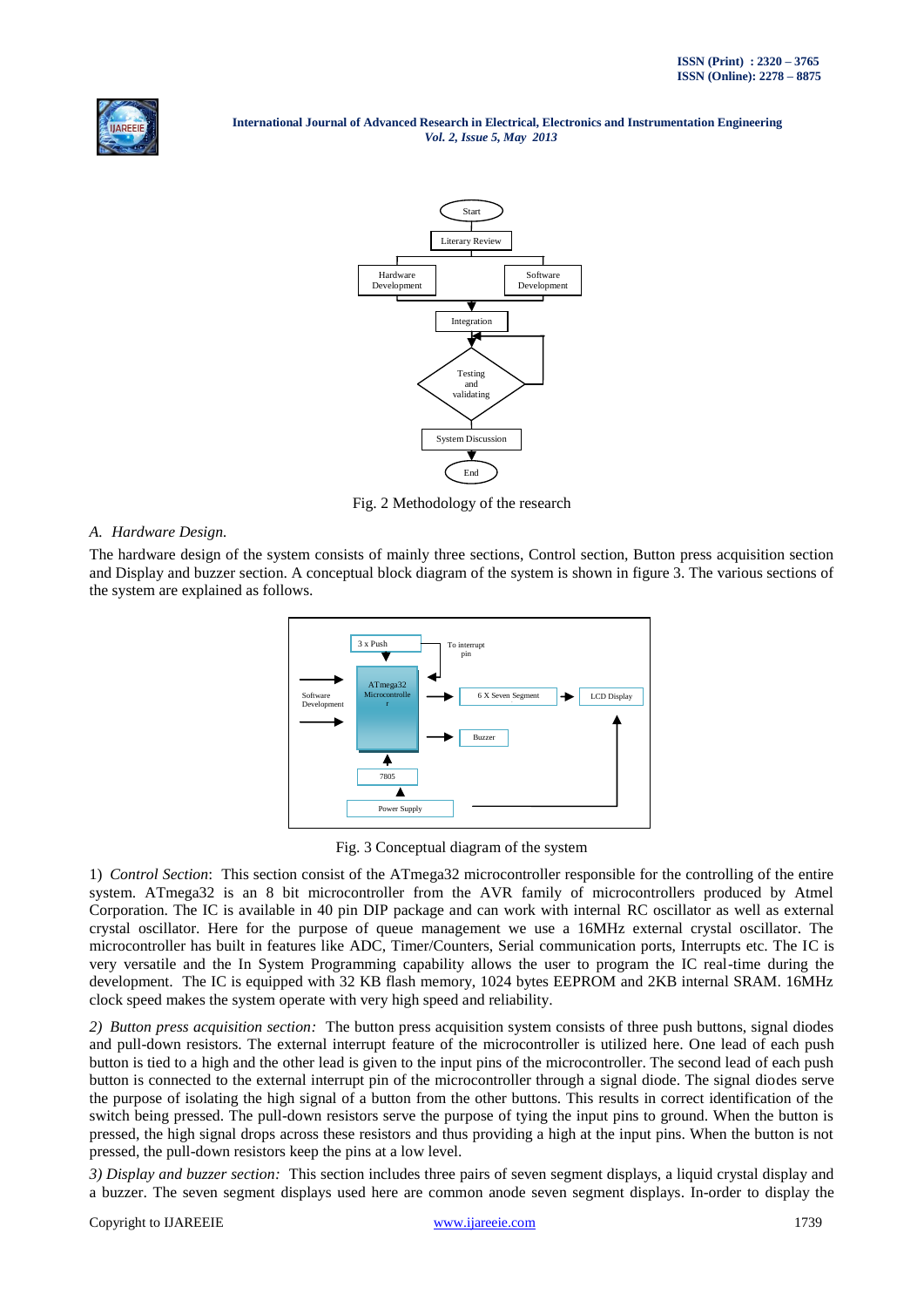

required number a low signal has to be given to the pins of required LEDs. The six led display are used in a time multiplexed manner that is enabling the displays only one at a time for extremely small duration. Due to persistence of vision of the human eye, all the displays appear to be turned on at the same time. The LCD or liquid crystal display is capable of display alpha numeric characters and is a versatile device.

## *B. Software Design.*

The software design of the system was done in C language. C language offers better flexibility and more easiness of programming and debugging. The program was burned to the ATmega32 microcontroller using the USBASP programmer. The compilation of C language program to hex file was done using the popular GNU based WinAVR GCC. It offers additional functionality of burning the program to the IC. The USBASP programmer utilizes the In Serial Programming capability of AVR microcontrollers and thus makes it possible to program the IC real-time during development. The flow chart of the program which illustrates the procedures in software design is shown in figure 4.



Fig. 4 Flow code of the system

## *C. Integration of hardware and software.*

Once the hardware is setup, the program is burned to the IC using the IC programmer. The power supply is give from mains through LM7805 voltage regulator which regulates the input voltage to +5V level. The system can work well with battery also. The circuit diagram of the system is shown in figure 5 given below.

## V.RESULTS AND ANALYSIS

A miniature working model of the proposed AVR microcontroller based intelligent queue management system was successfully designed and implemented. The system was tested at the stationary store in the researcher's college campus. Minor changes were included in the software to make the system more adaptive to the environment. The three counters/stalls setup could reduce the bustling in the store to a great extend and made the environment very calm and orderly. The students waiting for their turn could indeed take some time off from their busy schedule and socialize with their fellow students. Several studies were done on the system to analyze the efficacy of the system in that particular scenario. The studies could give an estimate of performance of the system in various environments.

#### A. *Maximum queue length.*

The system could easily handle crowds more than hundred but involved much more frequent overflow resetting of the token numbers. This in turn gave the advantage that the same set of tokens made for the system could be reused, without having to produce them more than hundred in number.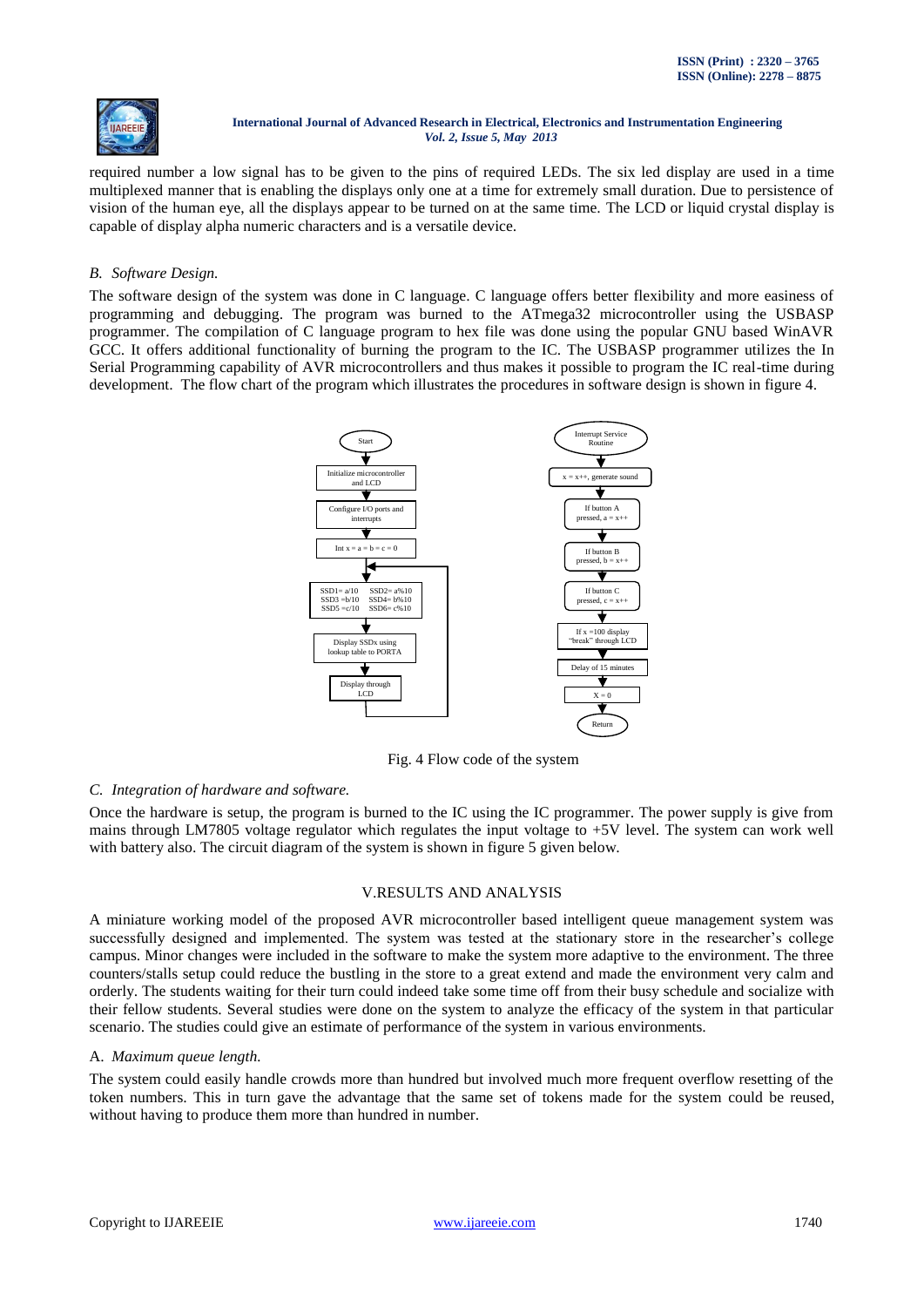

# B. *Number of stalls.*

The number of stalls had a great effect on the effectiveness of the system. It enabled the store operators to handle three customers simultaneously resulting fast and efficient response and reduced customer waiting time.



Fig. 5 Circuit diagram of the system

## C. *Cost of the system.*

The system is very much cheaper compared with the commercial model available in the market. As the components used are cheap and easily available, the overall cost is kept at a low value which could be brought down if mass produced. It highlights the prospective application of the system at rural public places where a number of such systems are required at a low price. The entire design can be optimised to match the prerequisites of different working environments.

# D. *Power requirements.*

The most important aspect of the system is its ability to work with stored DC power for a long time. The low power requirement not only leads to savings in utility bill, but also makes the system very much versatile. It is particularly helpful at remote locations where stand alone solar panels are used for power generation. Frequent power outages and load shedding have little effect on the system giving it added advantages.

# E. Real-time information display.

The unique feature of the system is the real time information display system. The LCD display provided updates the waiting customers about the token numbers being served across all the stalls. The customers are thus required only to keep watch of this single display instead of continuously monitoring all the three stalls. Also the display gives out message regarding time out sessions. The number of customers served in between each session can be easily programmed. Additional information can be provided by programming the microcontroller as required. The downside is that the application of this feature is limited by the programming knowledge of the operators.

## VI.CONCLUSION

A novel intelligent system for quick and efficient management of queue with three stalls/counters and up to a hundred customers serving in a single session has been designed. The system was tested and studied in an environment similar to public places and the performance of the system has been analyzed. Figure 6 shows the miniature model of the designed system. The proposed system may seem simple in design but it has wide range of practical applications in our daily lives. The system brings about quick and easy management of queue with very little cost and can be successfully implemented in medium crowd environment. The low power requirements and easiness in configuration greatly enhances the portability if the system enabling it to be used with battery for sufficient amount of time. The reliability of the system can be enhanced by future modifications and the cost can be further brought down by mass production.

Future modifications includes ability to automatically call out token numbers using loudspeaker and increasing the total number of customers handled to thousand using three seven segment displays for each counter. The number of stalls could be increased beyond three to further improve the effectiveness. Ability to enter desired token number manually